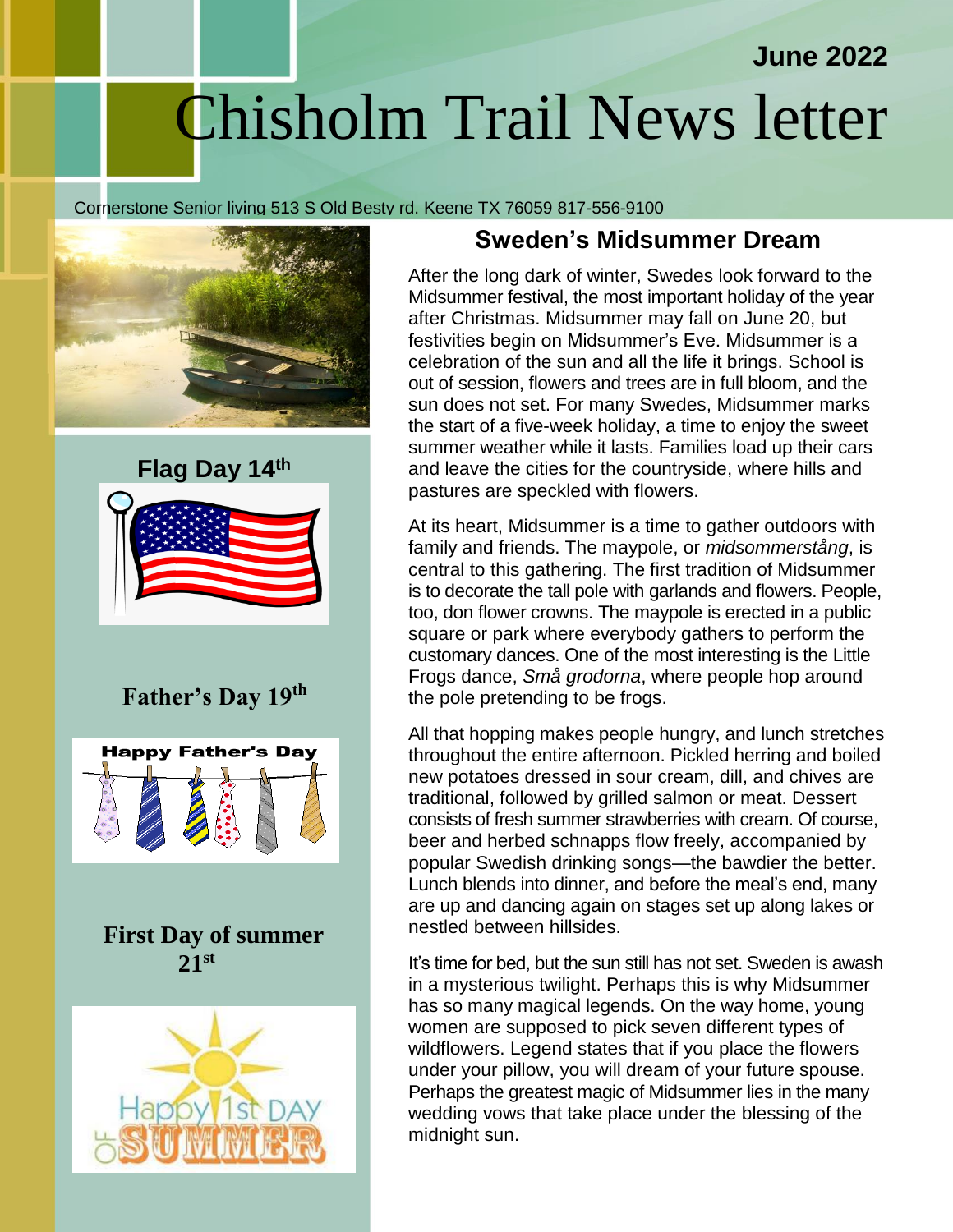#### **The Making of a Man**

Not only is June 19th Father's Day, but June is Men's Health Month. All June long, we are asked to honor the men in our lives: dads, husbands, brothers, and uncles. Ironically, research suggests that men may be unsure of how best to honor themselves, partly because some men are questioning traditional definitions of manhood.

The strong silent type. A man of action and not words. The breadwinner. The jock. The buffoon. All of these are common male stereotypes. And while working hard, enjoying sports, and joking around are certainly positive qualities, some psychologists argue that American society tends



to overemphasize qualities of toughness, self-reliance, material wealth, and emotional detachment in boys and men. Qualities such as willingness to compromise, showing vulnerability, expressing

emotions, and nurturing others are viewed as feminine and signs of weakness. This wasn't always so. In the late 19th century, men were expected to be compassionate caretakers. But when the bulk of men's work moved from the homestead to the factory, masculine ideals began to shift. In fact, the Boy Scouts were founded in 1910 to reinforce those qualities of loyalty, courteousness, and kindness that were feared to be lost. Many men today share similar fears.

Groups of men all across the country, such as Philadelphia's Masculinity Action Project and the global Mankind Project, are attempting to promote "healthier masculinity." They hope to keep all of the positive traits of manliness while throwing out characteristics that are harmful. While some critics have gone so far as to call this a "war" on traditional masculinity, many men in these groups feel better about themselves: they have better relationships, stronger core values, and better mental health. These men are not only becoming, in their eyes, better men but they are becoming better humans. Furthermore, when these men understand and define what makes them positive male role models, they are better equipped to pass those traits along to younger generations.

### **Nailed It!**

In preparation for the footloose and barefoot days of summer, June 1 is Nail Polish Day. While today's nail art is largely a reflection of personal style, when it originated nearly 5,000 years ago in Babylonia, nail polish was a marker of social status and class. Babylonian warriors ground *kohl*, a charcoal-like mineral, into a dark powder and used it to color their nails and lips before going into battle. The dark shade signified a high rank. Similarly, around 3000 BC, the Chinese used varying nail colors to signify differences in rank and dynasty. Rulers often wore bright colors like red, gold, or silver, while lower classes could be punished if they dared to wear colors deemed acceptable only to the ruling class. It wasn't until much later, in 19th-century Paris, when manicure parlors became fashionable and women regularly began to "get their nails done." In 1878, an American named Mary Cobb, after learning the art of the manicure in Paris, opened a shop in New York City, America's first nail salon called "Mrs. Pray's Manicure." Cobb would go on to open a series of salons, invent the emery board, and market an entire line of nail products. Cobb was truly the mother of the nail salon industry.

#### **Ladies' Day at the Ballpark**



During the early years of baseball, the game was geared toward an audience of men, for many during that narrow-minded era believed that the rules of baseball were just too difficult for women to

understand. That is, until 1883 when the New York Gotham's (soon to be Giants) hosted the first "Ladies' Day" at the Polo Grounds, where women were admitted free of charge. Baseball player, manager, and pioneer Abner Powell would later capitalize on this promotion when his own New Orleans Pelicans struggled to draw crowds. Powell held Ladies' Days every week throughout the season. His reasoning? Not only would it expand the game's audience but the presence of women would discourage unruly behavior.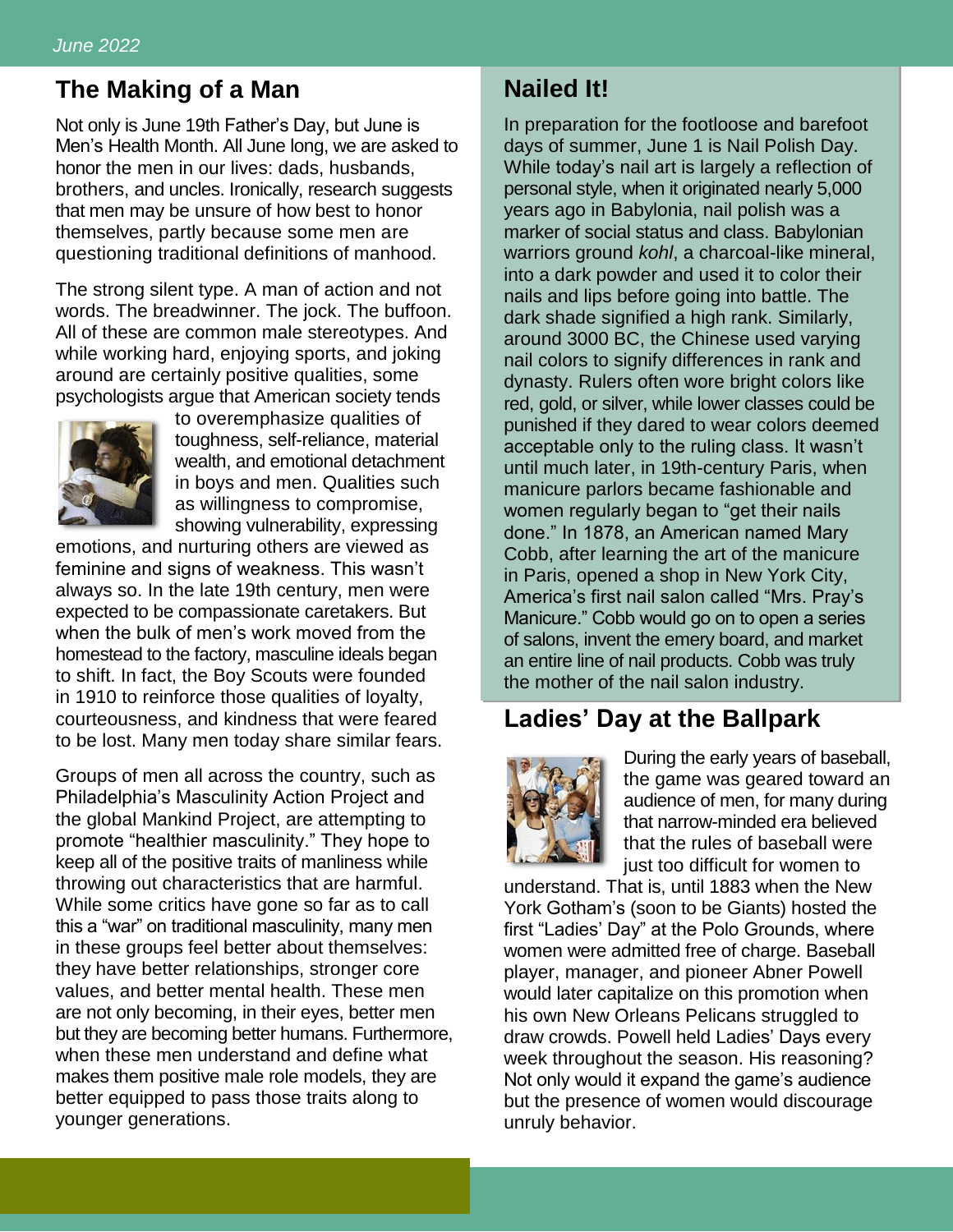# **A Monument to Love**

On June 17, 1631, Mumtaz Mahal died during the birth of her fourteenth child. The emperor of India, Shah Jahan, was so devastated by the death of his wife that he commanded a mausoleum be built in her honor, one so beautiful that it would never be matched. Today, the Taj Mahal stands unmatched as a monument to undying love and marital devotion.



By all accounts, Shah Jahan and his wife were deeply close. Mumtaz Mahal's name, bestowed upon her by the emperor, means "the exalted

one of the palace." The empress's residence was the finest ever built, decorated in pure gold and precious stones, with rosewater fountains. Mumtaz was both a confidant to Shah Jahan and an advisor on matters of state. She was even allowed to use the Mehr Uzaz, the emperor's personal seal, to validate imperial decrees. The empress was as beautiful as she was smart and cultured, a woman more than worthy of the mausoleum constructed in her honor.

Construction of the Taj Mahal began in 1632 and continued for 22 years, employing 1,000 elephants and 22,000 artisans from India, Persia, and Europe. The mausoleum's architect was most likely court architect Us tad Ahmad Lahauri, the same man who designed Delhi's Red Fort. Situated across the Yamuna River from the royal palace, Shah Jahan could gaze upon the final resting place of his beloved wife forevermore. The mausoleum is made of white marble and inlaid with precious and semi-precious stones such as jade, crystal, lapis lazuli, amethyst, and turquoise. Its central dome rises 240 feet, surrounded by four minarets. The Ninety-Nine Names of God are inscribed in calligraphic inscriptions on the sides of Mumtaz's tomb. Not only is the Taj Mahal an enduring symbol of India's rich cultural heritage but it remains the finest example of Mughal architecture in the world. The tomb and its surrounding gardens host eight million visitors each year, and the complex has repeatedly been included on lists of the New Seven Wonders of the World.

## **Napoleon's "Waterloo"**

Napoleon's defeat at Waterloo in Belgium occurred on June 18, 1815. Napoleon is remembered as one of history's greatest military strategists. With the French army under his command, he waged war against most of Europe, vastly expanded the French Empire, and crowned himself emperor. After 1812, however, Napoleon suffered grave defeats and was exiled to the island of Elba, but Napoleon was not used to defeat. He escaped from Elba and rebuilt a massive army to march against the foes that had defeated him. At first, Napoleon was successful. On June 16, 1815, he defeated the Prussians. But on June 18 at the village of Waterloo, he commanded his force of 72,000 troops to hold off their attack until mid-day in order to allow the battleground to dry. It was a fatal mistake. During those few hours, new troops joined the opposition, and Napoleon's forces were overwhelmed and overrun. He was forced to return to Paris in defeat and abdicate the throne. Napoleon's reign was over, and the name of Waterloo would become forever synonymous with defeat and humiliation.

# **Horsing Around**



In June of 1878, photographer Eadweard Muybridge put an end to a debate that had been raging for years: whether or not all four of a horse's hooves left the ground during a gallop.

Muybridge was no mere photographer but also a savvy inventor. Cameras in 1878 had lengthy exposure times of two seconds, but over two seconds a horse in motion would have galloped across an entire field, preventing it from being photographed. Muybridge's solution was to create a mechanical wooden shutter that could close within one-thousandth of a second. His photos seemed to freeze time, capturing each movement of the horse. He not only proved that all four hooves left the ground but he created the first motion picture and laid the foundations of the movie industry.